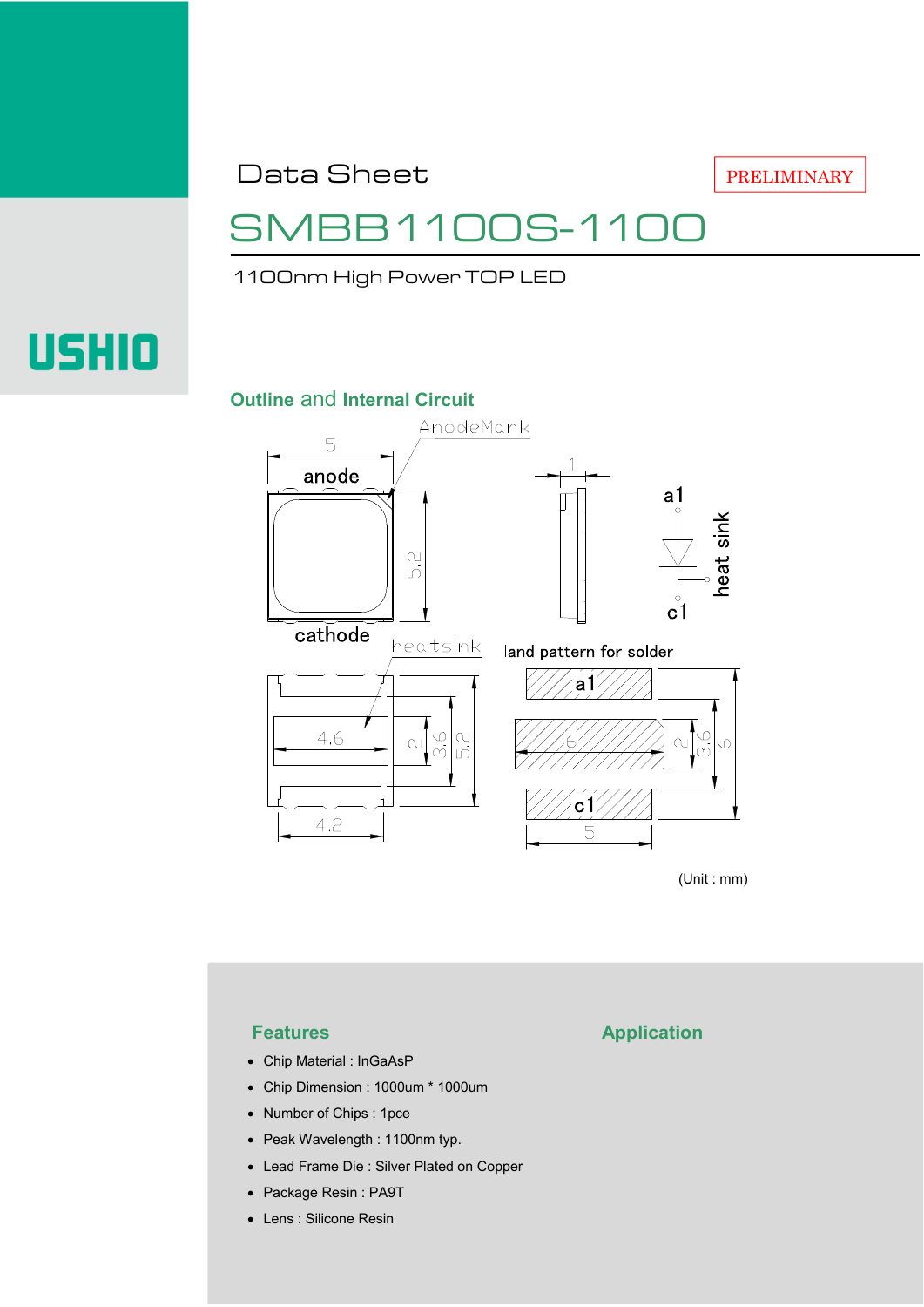

#### **Absolute Maximum Ratings (Tc=25°C)**

| <b>Item</b>                  | <b>Symbol</b> | <b>Ratings</b>  | <b>Unit</b> |
|------------------------------|---------------|-----------------|-------------|
| Power Dissipation            | <b>PD</b>     | 1000            | mW          |
| <b>Forward Current</b>       | IF            | 600             | mA          |
| <b>Pulse Forward Current</b> | <b>IFP</b>    | 2000            | mA          |
| Reverse Voltage              | VR.           | $\overline{5}$  | $\vee$      |
| <b>Thermal Resistance</b>    | Rthja         | 10              | K/W         |
| Junction Temperature         | Tj            | 120             | $^{\circ}C$ |
| <b>Operating Temperature</b> | Topr          | $-40 \sim +100$ | $^{\circ}C$ |
| Storage Temperature          | Tstg          | $-40 \sim +100$ | $^{\circ}C$ |
| <b>Soldering Temperature</b> | <b>TSOL</b>   | 250             | $^{\circ}C$ |

‡Pulse Forward Current condition : Duty 1% and Pulse Width=10us.

‡Soldering condition : Soldering condition must be completed with 5 seconds at 250°C.

#### **Optical and Electrical Characteristics (Tc=25°C)**

| <b>Parameter</b>            | <b>Symbol</b>    | <b>Min</b> | <b>Typ</b> | <b>Max</b> | <b>Unit</b> | <b>Test Condition</b> |
|-----------------------------|------------------|------------|------------|------------|-------------|-----------------------|
| Forward Voltage             | <b>VF</b>        |            | 1.2        | 1.65       | $\vee$      | $IF=500mA$            |
|                             | <b>VFP</b>       |            | 1.9        |            |             | $IFP = 2A$            |
| <b>Total Radiated Power</b> | P <sub>O</sub>   |            | 52         |            | mW          | $IF=500mA$            |
|                             |                  |            | 150        |            |             | $IFP = 2A$            |
| Radiant Intensity           | IE               |            | 17         |            | mW/sr       | $IF=500mA$            |
|                             |                  |            | 50         |            |             | $IFP = 2A$            |
| Peak Wavelength             | $\lambda$ p      | 1050       |            | 1150       | nm          | $IF=500mA$            |
| <b>Half Width</b>           | $\Delta \lambda$ |            | 60         |            | nm          | $IF=500mA$            |
| Viewing Half Angle          | $\theta$ 1/2     |            | ±67        |            | deg.        | $IF=100mA$            |
| <b>Rise Time</b>            | tr               |            | 40         |            | ns          | $IF=500mA$            |
| Fall Time                   | tf               |            | 80         |            | ns          | $IF=500mA$            |

‡Radiated Power is measured by G8370-85.

‡Radiant Intensity is measured by ANDO Optical Multi Meter AQ2140 & AQ2743.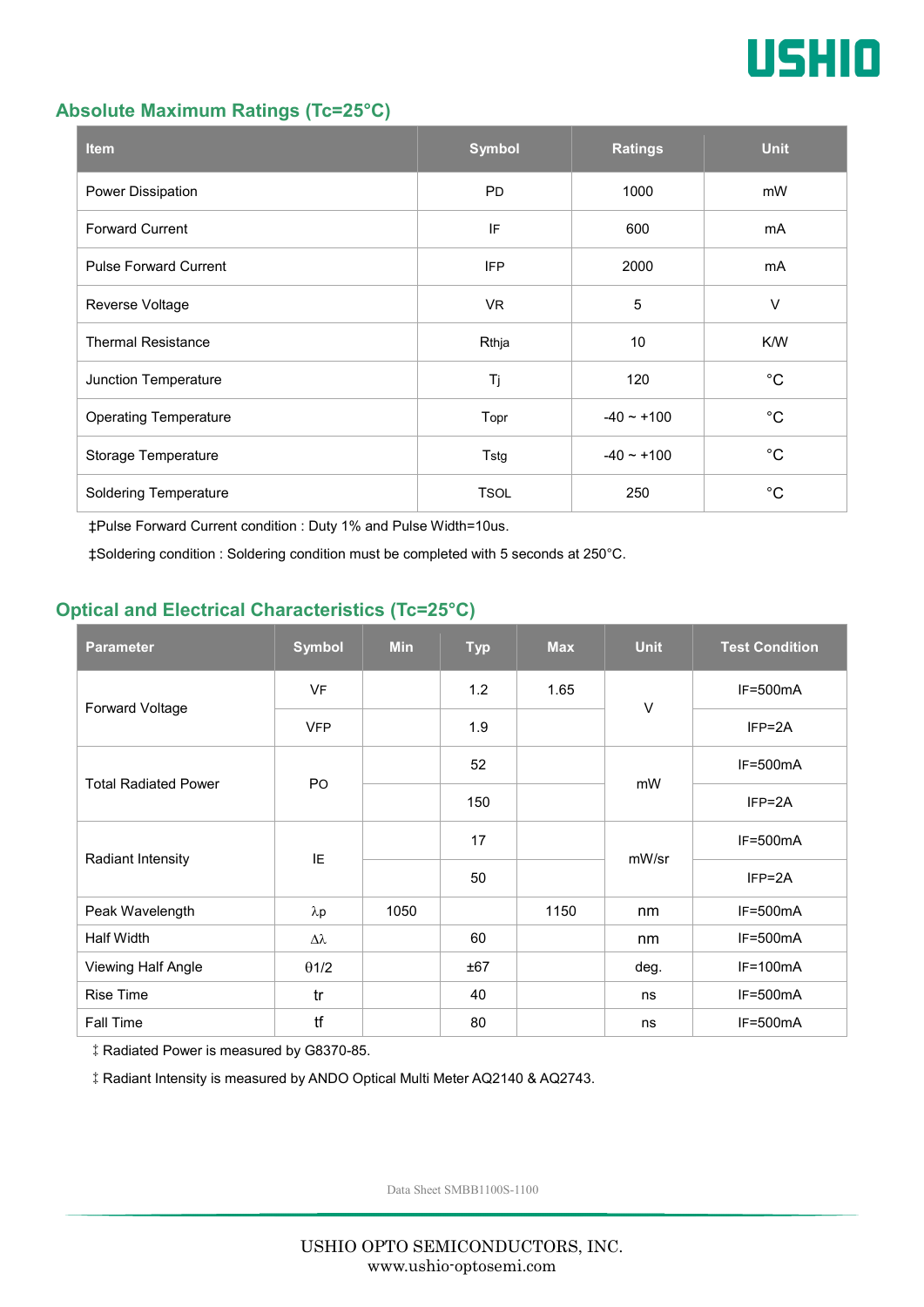

#### **Typical Characteristic Curves**



#### **Forward Current - Forward Voltage**

USHIO OPTO SEMICONDUCTORS, INC. www.ushio-optosemi.com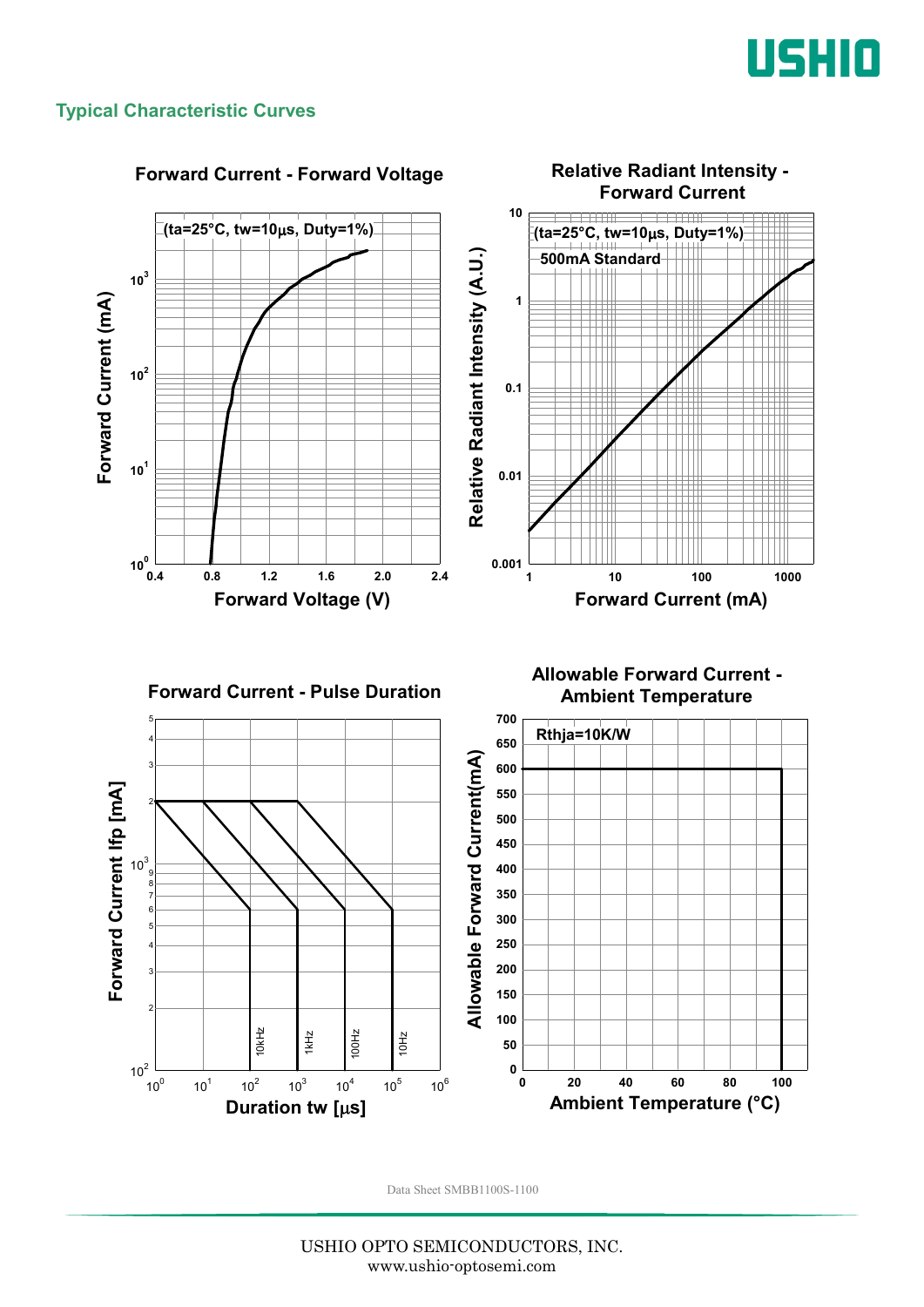



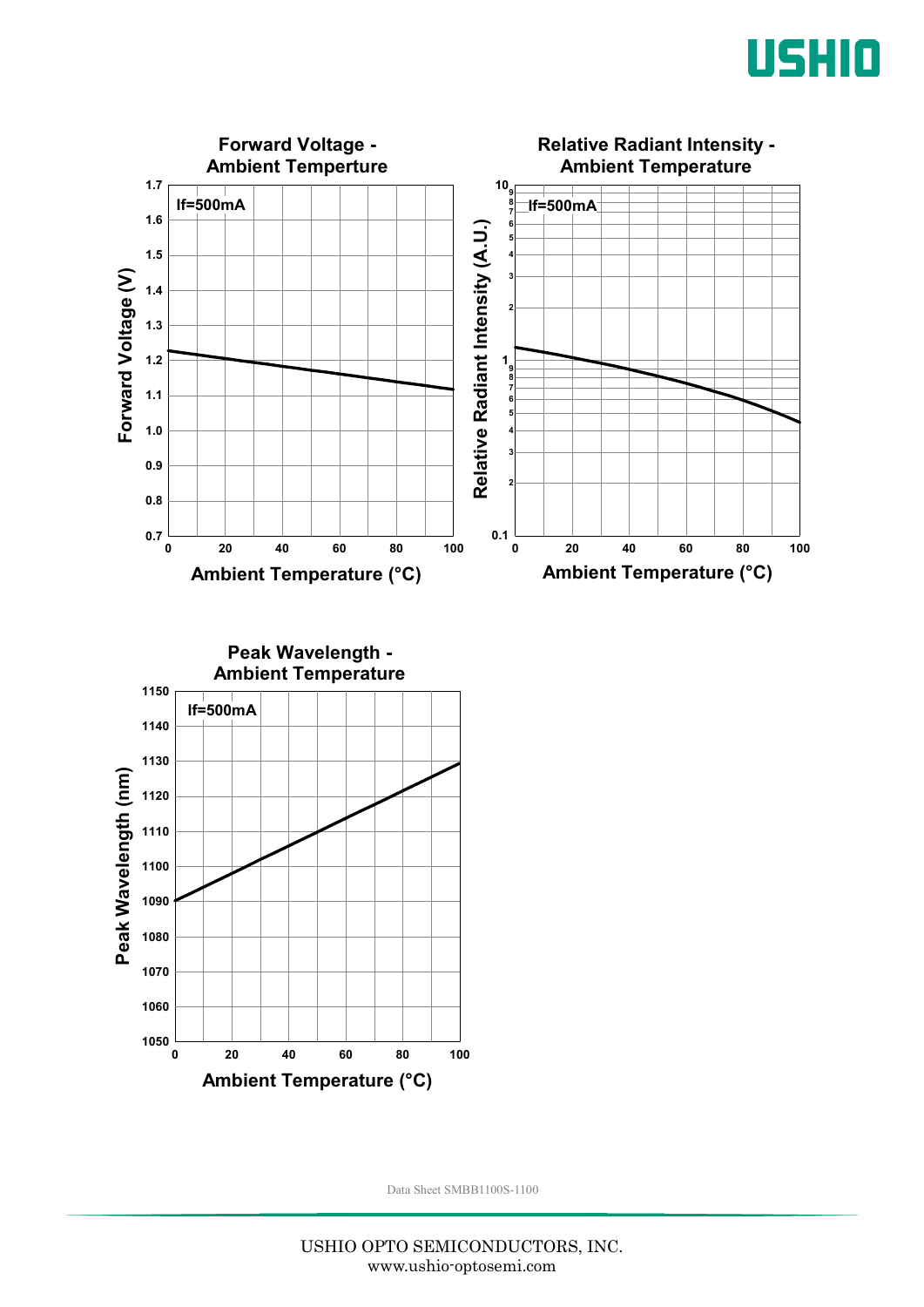

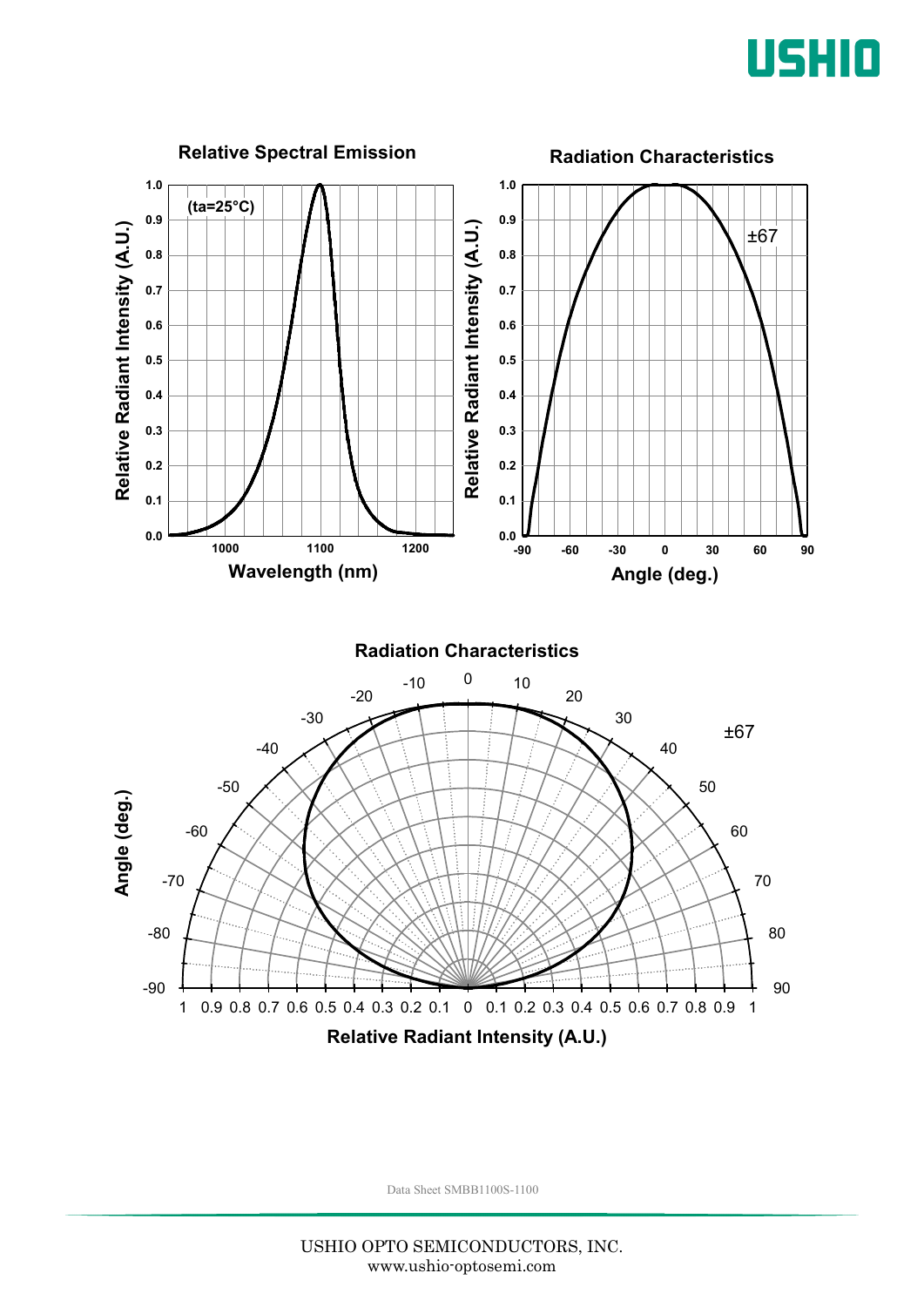

#### **Wrapping**

Moisture barrier bag aluminum laminated film with a desiccant to keep out the moisture absorption during the transportation and storage.

### **SMD LED storage and handling precautions Storage Conditions before Opening a Moisture-Barrier Aluminum Bag**

- Before opening a moisture-barrier aluminum bag, please store it at <30ºC, <60%RH.
- Please note that the maximum shelf life is 12 months under these conditions.

#### **Storage Conditions after Opening a Moisture-Barrier Aluminum Bag**

- After opening a moisture-barrier aluminum bag, store the aluminum bag and silica gel in a desiccator.
- After opening the bag, please solder the LEDs within 72 hours in a room with 5 30ºC, <50%RH.
- Please put any unused, remaining LEDs and silica gel back in the same aluminum bag and then vacuum-seal the bag.
- It is recommended to keep the re-sealed bag in a desiccator at <30%RH.
- The 72-hour- long floor life does not include the time while LEDs are stored in the moisture-barrier aluminum bag. However, we strongly recommend to solder the LEDs as soon as possible after opening the aluminum bag

#### **Notes about Re-sealing a Moisture-Barrier Aluminum Bag**

 When vacuum-sealing an opened aluminum bag, if you find the moisture-indicator of the silica gel has changed to pink from blue (indicating a relative humidity of 30 % or more), please do not use the unused LEDs, the aluminum bag, or the silica gel.

#### **Notes about Opening a Re-sealed Moisture-Barrier Aluminum Bag**

 When opening a vacuumed and re-sealed aluminum bag in order to use the remaining LEDs stored in the bag, if you find that the moisture-indicator of the silica has changed to pink, please do not use the LEDs.